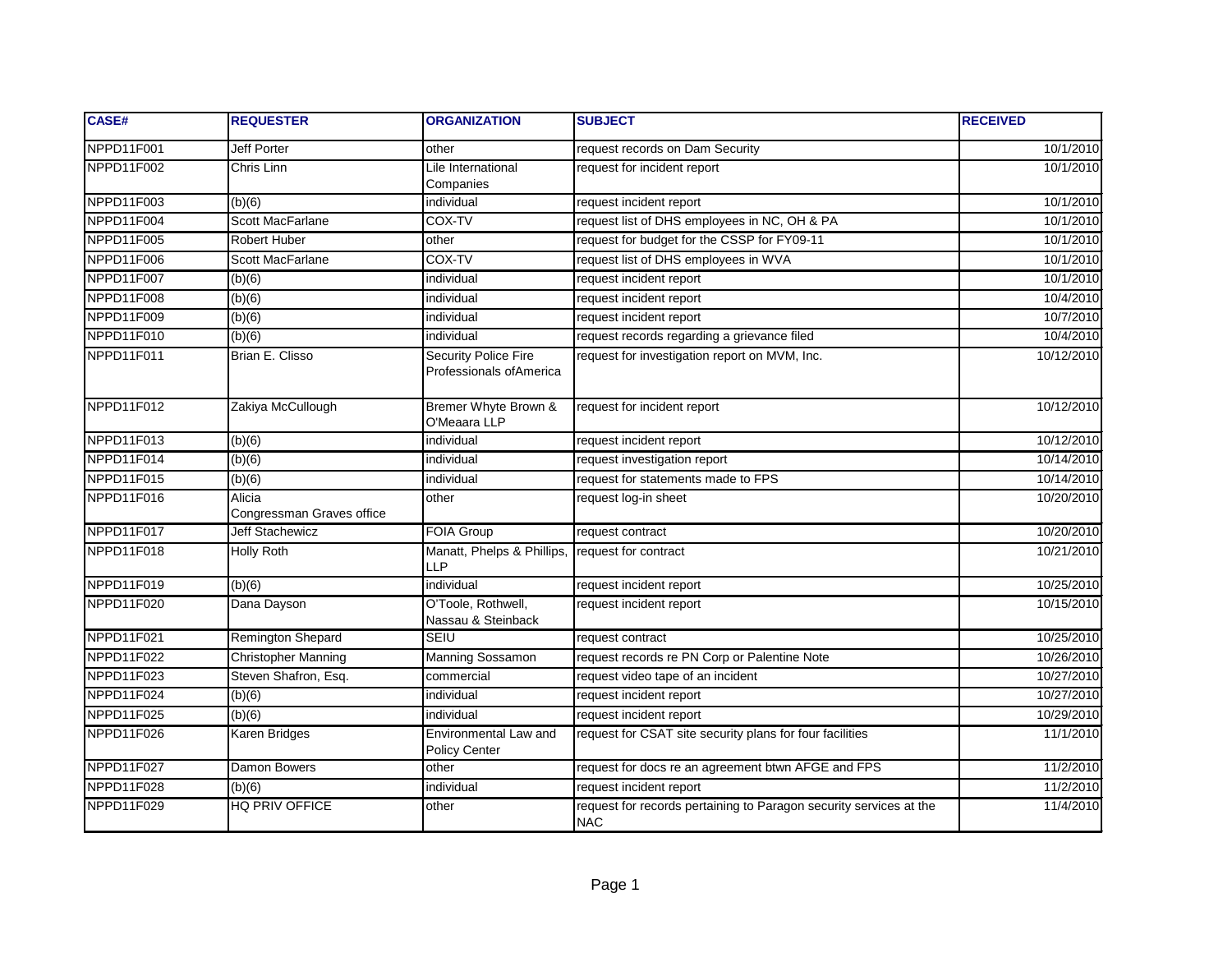| <b>CASE#</b> | <b>REQUESTER</b>          | <b>ORGANIZATION</b>                   | <b>SUBJECT</b>                                                                 | <b>RECEIVED</b> |
|--------------|---------------------------|---------------------------------------|--------------------------------------------------------------------------------|-----------------|
| NPPD11F030   | <b>MGMT</b>               | consult                               | request for current federal civilian data file                                 | 11/4/2010       |
| NPPD11F031   | (b)(6)                    | individual                            | request incident report                                                        | 11/4/2010       |
| NPPD11F032   | <b>MGMT</b>               | consult                               | request for list of personnel in FL                                            | 11/5/2010       |
| NPPD11F033   | (b)(6)                    | individual                            | request for incident report                                                    | 11/5/2010       |
| NPPD11F034   | David Gentry              | individual                            | request copy of policy on video storage                                        | 11/10/2010      |
| NPPD11F035   | Lynnard Deans             | United Union of Security<br>Guards    | request contract                                                               | 11/15/2010      |
| NPPD11F036   | (b)(6)                    | individual                            | request copy of Incident Report                                                | 11/16/2010      |
| NPPD11F037   | Rose Santos               | <b>FOIA Group</b>                     | request for contract                                                           | 11/23/2010      |
| NPPD11F038   | Jason Smathers            | <b>MuckRock</b>                       | request NCSD Communications Plan                                               | 11/17/2010      |
| NPPD11F039   | (b)(6)                    | individual                            | request records pertaining to her suitability for employment<br>investigation  | 11/17/2010      |
| NPPD11F040   | (b)(6)                    | individual                            | request video tapes, recording, 911 log and incident report                    | 11/18/2010      |
| NPPD11F041   | (b)(6)                    | individual                            | request video tape of an incident and incident report                          | 12/1/2010       |
| NPPD11F042   | (b)(6)                    | individual                            | request incident report, audio, transcript of call and investigation<br>report | 12/1/2010       |
| NPPD11F043   | (b)(6)                    | individual                            | request Incident Report                                                        | 12/3/2010       |
| NPPD11F044   | (b)(6)                    | individual                            | request IncidentReport                                                         | 12/3/2010       |
| NPPD11F045   | Santiago Gutierrez        | other                                 | request contract SOW                                                           | 12/3/2010       |
| NPPD11F046   | <b>HQ PRIV OFFICE</b>     | other                                 | request emails to certain DHS personnel                                        | 12/6/2010       |
| NPPD11F047   | (b)(6)                    | individual                            | request Incident Report                                                        | 12/7/2010       |
| NPPD11F048   | (b)(6)                    | individual                            | request for incident report                                                    | 12/7/2010       |
| NPPD11F049   | HQ PRIV OFFICE            | consult                               | request for # of personnel in certain occupational codes                       | 12/9/2010       |
| NPPD11F050   | (b)(6)                    | individual                            | request copy of investigation                                                  | 12/9/2010       |
| NPPD11F051   | HQ PRIV OFFICE<br>11-0178 | consult                               | request review docs pertaining to IAIP Trng Education Research<br>Support      |                 |
| NPPD11F052   | William Wallrab           | Wallrab, Capenigro &<br>Assoc., Inc.  | request docs relating to an explosion at ConAgra                               | 12/15/2010      |
| NPPD11F053   | Marc Taxman               | Anesi, Ozmon,<br>Rodin, Novak & Kohen | request docs relating to an explosion at ConAgra                               | 12/15/2010      |
| NPPD11F054   | (b)(6)                    | individual                            | request incident report                                                        | 12/20/2010      |
| NPPD11F055   | <b>Jeff Stachewicz</b>    | FOIA Group                            | request contract                                                               | 12/23/2010      |
| NPPD11F056   | Norisa Harris             | other                                 | request contract                                                               | 12/23/2010      |
| NPPD11F057   | Remington Shepard         | <b>SEIU</b>                           | request Incident Report                                                        | 12/23/2010      |
| NPPD11F058   | (b)(6)                    | individual                            | request Incident Report                                                        | 12/23/2010      |
| NPPD11F059   | HQ PRIV OFFICE<br>11-0138 | consult                               | request review of Weekly Cabinet Reports                                       | 12/21/2010      |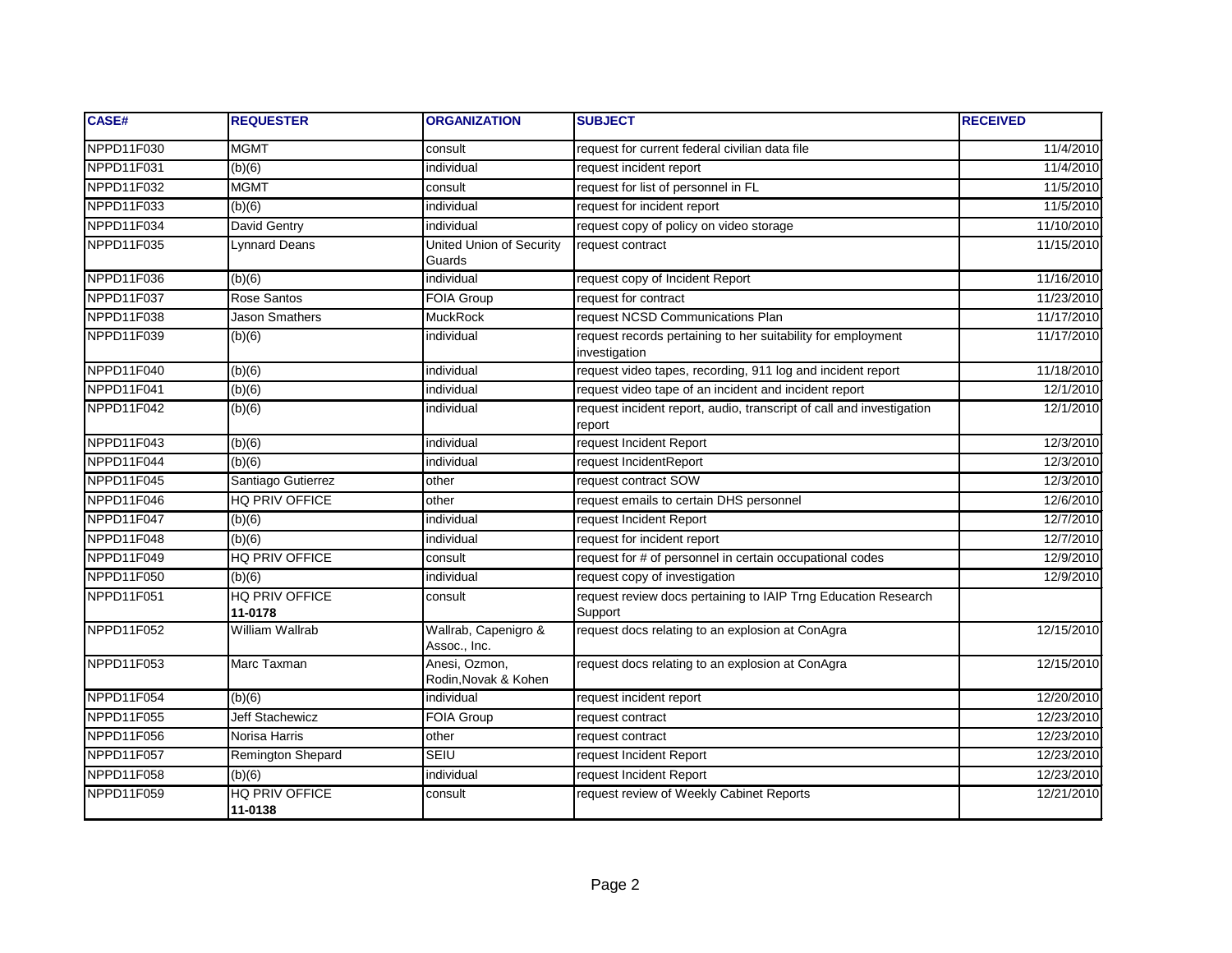| CASE#      | <b>REQUESTER</b>                      | <b>ORGANIZATION</b>                                         | <b>SUBJECT</b>                                                                                                                                    | <b>RECEIVED</b> |
|------------|---------------------------------------|-------------------------------------------------------------|---------------------------------------------------------------------------------------------------------------------------------------------------|-----------------|
| NPPD11F060 | <b>Andrew Medici</b>                  | <b>Federal Times</b>                                        | request report from FPS re # of incident reports filed by facility, bldg,<br>state & region                                                       | 12/23/2010      |
| NPPD11F061 | <b>Jeff Miller</b>                    | <b>United Government</b><br>Security Officers of<br>America | request contract                                                                                                                                  | 12/23/2010      |
| NPPD11F062 | HQ PRIV OFFICE<br>DHS/OS/PRIV 10-1082 | consult                                                     | request review of records pertaining to the aerial application of<br>dispersants in the Gulf of Mexico since the Deepwater Horizon<br>caught fire | 12/23/2010      |
| NPPD11F063 | Ann Lessy                             | other                                                       | request contract                                                                                                                                  | 1/4/201'        |
| NPPD11F064 | <b>Robin Wilner</b>                   | other                                                       | request incident report on behalf of (b)(6)                                                                                                       | 1/4/2011        |
| NPPD11F065 | (b)(6)                                | individual                                                  | request incident report                                                                                                                           | 1/4/2011        |
| NPPD11F066 | Kenneth Smith                         | commercial                                                  | request contract                                                                                                                                  | 1/4/2011        |
| NPPD11F067 | <b>HQ PRIV OFFICE</b>                 | consult                                                     | request review of certain correspondence for Napolitano in ECT                                                                                    | 1/6/2011        |
| NPPD11F068 | <b>Barry Barber</b>                   | McKenzie, Vasser &<br>Barber, PLLC                          | request Incident Report                                                                                                                           | 1/6/2011        |
| NPPD11F069 | <b>Ben Cuttino</b>                    | Mercury Insurance Group request Incident Report             |                                                                                                                                                   | 1/6/2011        |
| NPPD11F070 | (b)(6)                                | individual                                                  | request Incident Report                                                                                                                           | 1/6/2011        |
| NPPD11F071 | (b)(6)                                | individual                                                  | request Incident Report                                                                                                                           | 1/7/2011        |
| NPPD11F072 | <b>HQ PRIV OFFICE</b>                 | consult                                                     | request review of records pertaining to correspondence for Gov<br>Barbour & Rep. Gingrich                                                         | 1/7/2011        |
| NPPD11F073 | (b)(6)                                | individual                                                  | request incident report                                                                                                                           | 1/7/2011        |
| NPPD11F074 | (b)(6)                                | individual                                                  | request Incident Report                                                                                                                           | 1/11/2011       |
| NPPD11F075 | (b)(6)                                | individual                                                  | request incident report                                                                                                                           | 1/13/2011       |
| NPPD11F076 | (b)(6)                                | individual                                                  | request incident report                                                                                                                           | 1/18/2011       |
| NPPD11F077 | <b>Jeff Stachewicz</b>                | FOIA Group                                                  | request for contract                                                                                                                              | 1/19/2011       |
| NPPD11F078 | (b)(6)                                | individual                                                  | request for incident report                                                                                                                       | 1/25/2011       |
| NPPD11F079 | (b)(6)                                | individual                                                  | request docs re an investigation                                                                                                                  | 1/25/2011       |
| NPPD11F080 | (b)(6)                                | individual                                                  | request video of incident                                                                                                                         | 1/25/2011       |
| NPPD11F081 | (b)(6)                                | individual                                                  | request investigation report                                                                                                                      | 1/25/2011       |
| NPPD11F082 | (b)(6)                                | individual                                                  | request witness statements re incident                                                                                                            | 1/25/2011       |
| NPPD11F083 | <b>Arthur Liu</b>                     | other                                                       | request docs re personal injuries sustained by his client                                                                                         | 1/25/2011       |
| NPPD11F084 | (b)(6)                                | individual                                                  | request copy of investigation                                                                                                                     | 1/24/2011       |
| NPPD11F085 | HQ PRIV OFFICE                        | consult                                                     | request review of docs re DHS Weekly Cabinet Reports                                                                                              | 1/25/2011       |
| NPPD11F086 | Rose Santos                           | FOIA Group                                                  | request for contract                                                                                                                              | 1/31/2011       |
| NPPD11F087 | HQ PRIV OFFICE<br>10-1117             | consult                                                     | request review of situation report                                                                                                                | 1/31/2011       |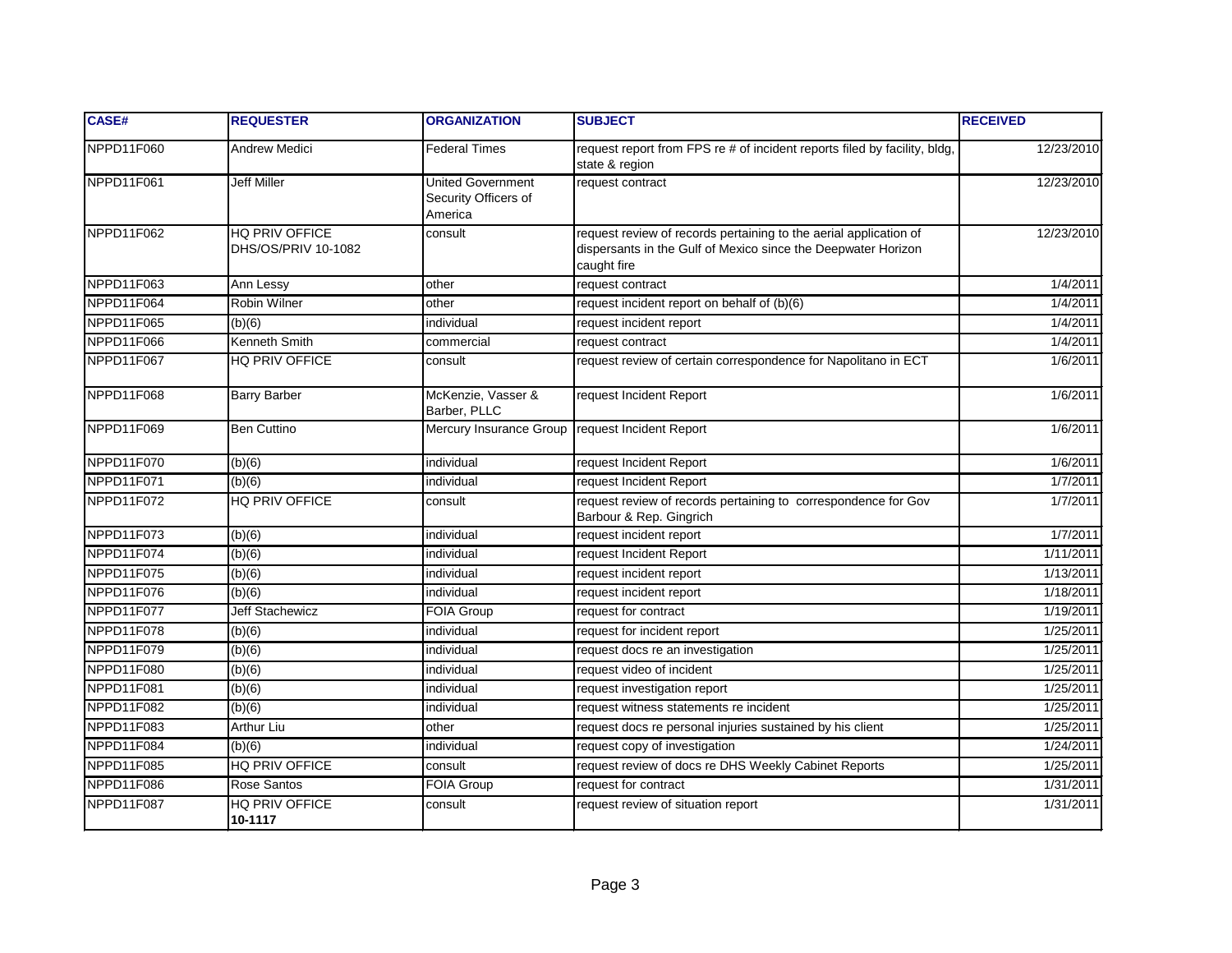| <b>CASE#</b> | <b>REQUESTER</b>       | <b>ORGANIZATION</b>                     | <b>SUBJECT</b>                                                                                      | <b>RECEIVED</b> |
|--------------|------------------------|-----------------------------------------|-----------------------------------------------------------------------------------------------------|-----------------|
| NPPD11F088   | Aaron Sandoval         | other                                   | request names on watchlist                                                                          | 2/4/2011        |
| NPPD11F089   | (b)(6)                 | individual                              | request video of incident                                                                           | 2/2/2011        |
| NPPD11F090   | (b)(6)                 | individual                              | request copy of Incident Report                                                                     | 2/4/2011        |
| NPPD11F091   | (b)(6)                 | individual                              | request records pertaining to her suitability for employment<br>investigation                       | 2/4/2011        |
| NPPD11F092   | (b)(6)                 | individual                              | request Incident Report                                                                             | 2/4/2011        |
| NPPD11F093   | (b)(6)                 | individual                              | request Incident Report                                                                             | 2/7/2011        |
| NPPD11F094   | (b)(6)                 | individual                              | request Incident Report                                                                             | 2/7/2011        |
| NPPD11F095   | (b)(6)                 | individual                              | request Incident Report                                                                             | 2/14/2011       |
| NPPD11F096   | (b)(6)                 | individual                              | request Incident Report                                                                             | 2/14/2011       |
| NPPD11F097   | Jaclyn Johnson         | other                                   | seeking records on behalf of client (b)(6)                                                          | 2/14/2011       |
| NPPD11F098   | <b>Michael Kern</b>    | other                                   | request names on watchlist                                                                          | 2/14/2011       |
| NPPD11F099   | (b)(6)                 | individual                              | request Incident Report                                                                             | 2/15/2011       |
| NPPD11F100   | <b>Timothy Noelker</b> | <b>Thompson Colburn LLP</b>             | request performance reports for contracts-HSCEC608D00001,<br>GS06P03TAD0001 & GS06P02GXD0001        | 2/15/2011       |
| NPPD11F101   | HQ PRIV OFF<br>10-0192 | consult                                 | request review DHS Weekly Cabinet reports                                                           | 2/15/2011       |
| NPPD11F102   | HQ PRIV OFF<br>11-0141 | consult                                 | request review Talking Points                                                                       | 2/15/2011       |
| NPPD11F103   | Jeff Stachewicz        | <b>FOIA Group</b>                       | request contract HSHQDC08C00148                                                                     | 2/18/2011       |
| NPPD11F104   | Megan Speicher         | Raytheon Intelligence &<br>Info Systems | request contract HSHQDC-10-R-0006/HSHQDC-09-R-00078                                                 | 2/23/2011       |
| NPPD11F105   | (b)(6)                 | individual                              | request Incident Report                                                                             | 2/23/2011       |
| NPPD11F106   | HQ PRIV OFF<br>11-0432 | consult                                 | request docs pertaining to "If you See Something, Say Something"<br>Program involving DHS & Walmart | 2/24/2011       |
| NPPD11F107   | (b)(6)                 | individual                              | request Incident Report                                                                             | 2/24/2011       |
| NPPD11F108   | (b)(6)                 | individual                              | request copy of video of fall                                                                       | 2/24/2011       |
| NPPD11F109   | (b)(6)                 | individual                              | request copy of an investigation                                                                    | 2/24/2011       |
| NPPD11F110   | Rose Santos            | <b>FOIA Group</b>                       | requests copy of contract HSCE709A00003                                                             | 2/24/2011       |
| NPPD11F111   | (b)(6)                 | individual                              | request copy of Incident Report                                                                     | 2/24/2011       |
| NPPD11F112   | (b)(6)                 | individual                              | request copy of Incident Report                                                                     | 2/28/2011       |
| NPPD11F113   | (b)(6)                 | individual                              | request copy of Incident Report                                                                     | 2/28/2011       |
| NPPD11F114   | (b)(6)                 | individual                              | request copy of Incident Report                                                                     | 3/3/2011        |
| NPPD11F115   | (b)(6)                 | individual                              | request copy of personnel file                                                                      | 3/3/2011        |
| NPPD11F116   | (b)(6)                 | individual                              | request copy of Incident Report                                                                     | 3/8/2011        |
| NPPD11F117   | (b)(6)                 | individual                              | request copy of Incident Report                                                                     | 3/3/2011        |
| NPPD11F118   | $(b)(\overline{6})$    | individual                              | request copy of Incident Report                                                                     | 3/1/2011        |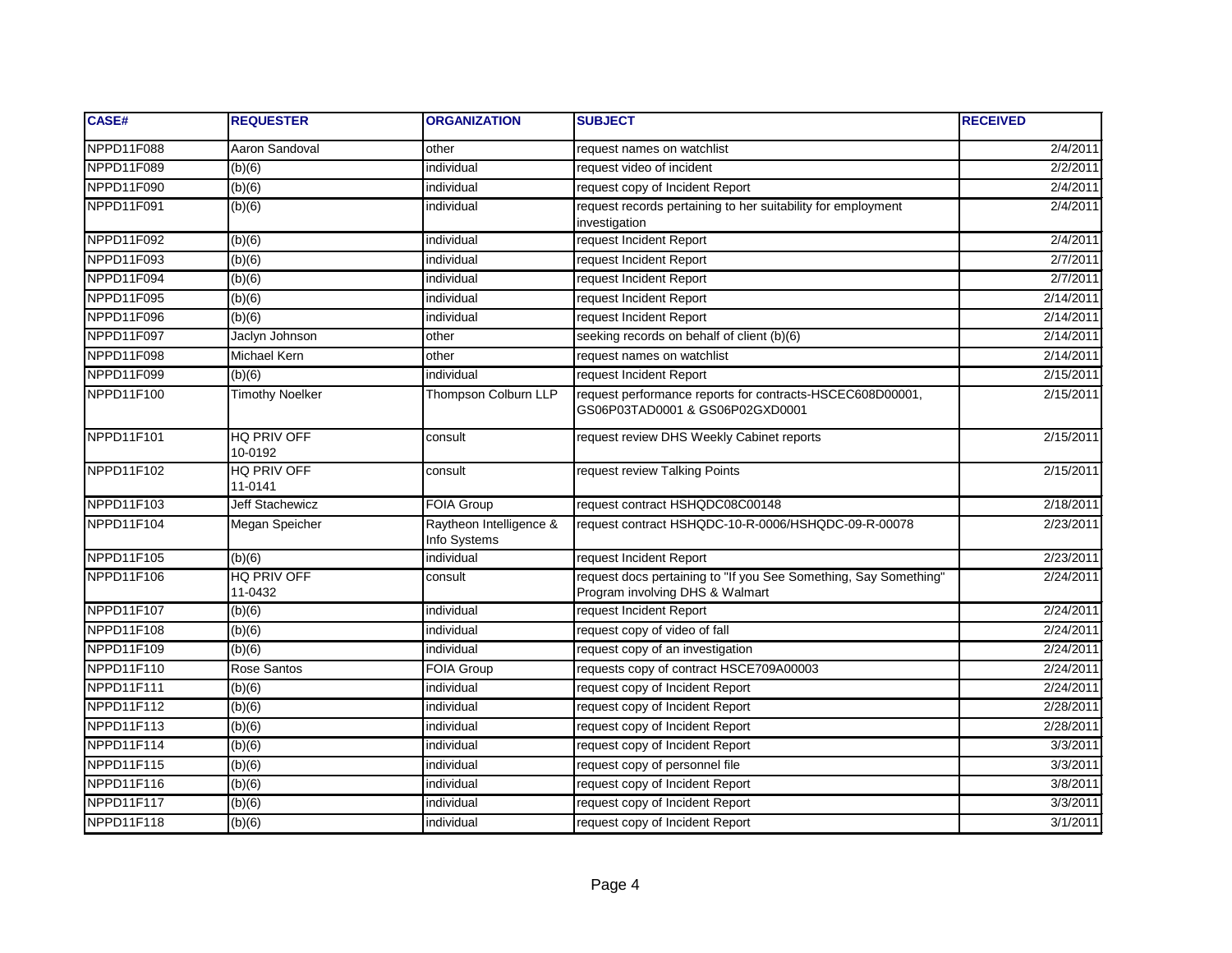| CASE#      | <b>REQUESTER</b>                          | <b>ORGANIZATION</b> | <b>SUBJECT</b>                                    | <b>RECEIVED</b> |
|------------|-------------------------------------------|---------------------|---------------------------------------------------|-----------------|
| NPPD11F119 | Don Howard                                | WC Insurance        | request copy of Incident Report                   | 3/7/2011        |
| NPPD11F120 | (b)(6)                                    | individual          | request copy of Incident Report                   | 3/8/2011        |
| NPPD11F121 | <b>Andrew Doane</b>                       | LaMarca & Landry PC | request copy of video of assault                  | 3/8/2011        |
| NPPD11F122 | _aTia Jones                               | other               | request copy of contract # GS-07F-5223P           | 3/10/2011       |
| NPPD11F123 | $\overline{(b)(6)}$                       | individual          | request copy of Incident Report                   | 3/11/2011       |
| NPPD11F124 | <b>Richard Kaser</b>                      | Kaser & McHugh PA   | request for Incident Report on behalf of client   | 3/11/2011       |
| NPPD11F125 | (b)(6)                                    | individual          | request for incident report                       | 3/4/2011        |
| NPPD11F126 | (b)(6)                                    | individual          | request for incident report                       | 3/14/2011       |
| NPPD11F127 | (b)(6)                                    | individual          | request records pertaing to himself               | 3/15/2011       |
| NPPD11F128 | $\overline{(b)(6)}$                       | individual          | request for incident report                       | 3/15/2011       |
| NPPD11F129 | (b)(6)                                    | individual          | request for incident report                       | 3/15/2011       |
| NPPD11F130 | Cheyenne Johnson                          | <b>FOIA Group</b>   | request for contract #HSHQDC11D00002              | 3/15/2011       |
| NPPD11F131 | (b)(6)                                    | individual          | request for incident report                       | 3/16/2011       |
| NPPD11F132 | Dept of State                             | consult             | request review records                            | 3/16/2011       |
| NPPD11F133 | Jeff Stachewicz                           | FOIA Group          | request copy of contract #HSHQDC07J00744          | 3/17/2011       |
| NPPD11F134 | (b)(6)                                    | individual          | request copy of investigation                     | 3/18/2011       |
| NPPD11F135 | (b)(6)                                    | individual          | request for incident report                       | 3/21/2011       |
| NPPD11F136 | (b)(6)                                    | individual          | request for incident report                       | 3/21/2011       |
| NPPD11F137 | Shelli Ghezzi                             | commercial          | request for list of personnel in FL               |                 |
| NPPD11F138 | <b>Brent Purnell</b>                      | other               | request for incident report on behalf of employee | 3/22/2011       |
| NPPD11F139 | (b)(6)                                    | individual          | request Incident Report                           | 3/17/2011       |
| NPPD11F140 | (b)(6)                                    | individual          | requests Incident Report                          | 3/17/2011       |
| NPPD11F141 | (b)(6)                                    | individual          | request Incident Report                           | 3/24/2011       |
| NPPD11F142 | <b>Jeff Stachewicz</b>                    | <b>FOIA Group</b>   | request copy of contract HSHQDC08J00257           | 3/24/2011       |
| NPPD11F143 | (b)(6)                                    | individual          | request copy of Incident Report                   | 3/25/2011       |
| NPPD11F144 | (b)(6)                                    | individual          | request copy of video regarding a fall            | 3/28/2011       |
| NPPD11F145 | (b)(6)                                    | individual          | request copy of Incident Report                   | 3/30/2011       |
| NPPD11F146 | (b)(6)                                    | individual          | request copy of Incident Report                   | 3/23/2011       |
| NPPD11F147 | <b>PRIV OFFICE</b><br>DHS/OS/PRIV 11-0586 | consult             | request docs related to a car accident            | 3/23/2011       |
| NPPD11F148 | <b>Glen Martinez</b>                      | commercial          | request copy of contract #HSCE7-10-A-0008         | 3/25/2011       |
| NPPD11F149 | (b)(6)                                    | individual          | request copy of Incident Report                   | 3/28/2011       |
| NPPD11F150 | DOJ (USMC)                                | referral            | request review of docs re (b)(6)                  |                 |
| NPPD11F151 | (b)(6)                                    | individual          | request copy of Incident Report                   | 3/29/2011       |
| NPPD11F152 | (b)(6)                                    | individual          | request copy of Incident Report                   | 3/30/2011       |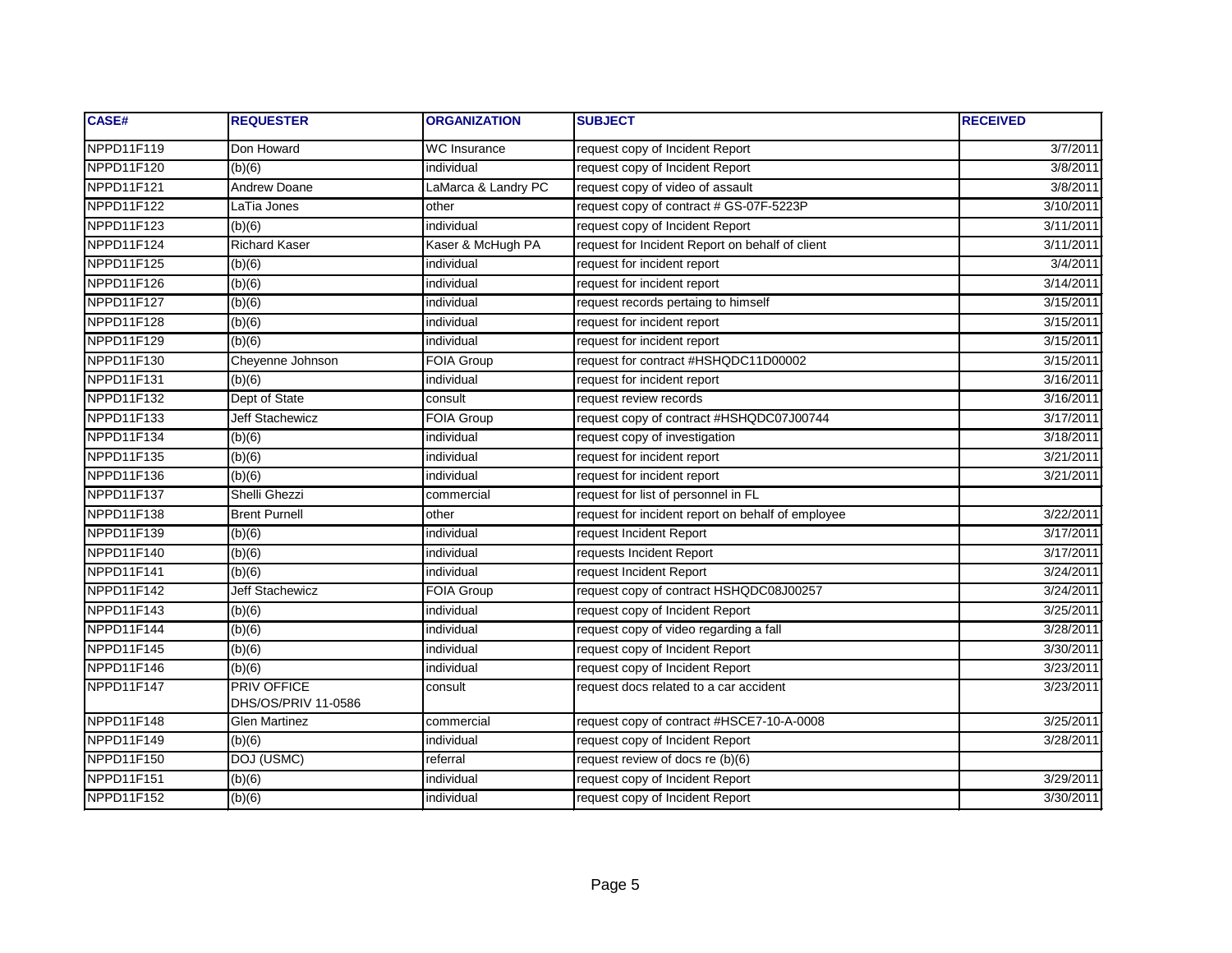| CASE#      | <b>REQUESTER</b>                   | <b>ORGANIZATION</b>                      | <b>SUBJECT</b>                                                                                  | <b>RECEIVED</b> |
|------------|------------------------------------|------------------------------------------|-------------------------------------------------------------------------------------------------|-----------------|
| NPPD11F153 | PRIV OFFICE<br>DHS/OS/PRIV 11-0384 | consult                                  | request review of DHS Weekly Report                                                             | 4/1/2011        |
| NPPD11F154 | (b)(6)                             | individual                               | request copy of Incident Report                                                                 | 4/1/2011        |
| NPPD11F155 | (b)(6)                             | individual                               | request copy of Incident Report                                                                 | 4/1/2011        |
| NPPD11F156 | (b)(6)                             | individual                               | request copy of Incident Report                                                                 | 4/5/2011        |
| NPPD11F157 | (b)(6)                             | individual                               | request copy of Incident Report                                                                 | 4/6/2011        |
| NPPD11F158 | <b>Anthony Pallante</b>            | other                                    | request for watchlist names                                                                     | 4/6/2011        |
| NPPD11F159 | Rose Santos                        | <b>FOIA Group</b>                        | request contract #HSHQDC-09-J-00069                                                             | 4/7/2011        |
| NPPD11F160 | Oreste Ramos                       | Oreste Ramos Legal<br>Office             | request copy of Incident Report on behalf of client                                             | 4/7/2011        |
| NPPD11F161 | Charles Van Horn. Esquire          | commercial                               | request copy of a videotape                                                                     | 4/6/2011        |
| NPPD11F162 | (b)(6)                             | individual                               | request copy of Incident Report                                                                 | 4/12/2011       |
| NPPD11F163 | (b)(6)                             | individual                               | request copy of Incident Report                                                                 | 4/13/2011       |
| NPPD11F164 | (b)(6)                             | individual                               | request for copy of surveillance video from Jul 07                                              | 4/7/2011        |
| NPPD11F165 | <b>Heather Catallo</b>             | WXYZ-TV                                  | request for Incident Reports on the McNamara Bldg in Detroit                                    | 4/7/2011        |
| NPPD11F166 | <b>Michael Buckley</b>             | other                                    | request info related to theft or loss of property in NPPD bldg                                  | 4/13/2011       |
| NPPD11F167 | Jeff Stachewicz                    | FOIA Group                               | request copy of contract #HSHQDC08J00205                                                        | 4/13/2011       |
| NPPD11F168 | (b)(6)                             | individual                               | request copy of Incident Report                                                                 | 4/15/2011       |
| NPPD11F169 | Bryan Barradale                    | AlliedBarton Security<br>Services        | request copy of contract HSCEEC-11-R-00001                                                      | 4/18/2011       |
| NPPD11F170 | Bryan Barradale                    | <b>AlliedBarton Security</b><br>Services | request copy of bid tabulations and debrief notes from AlliedBarton<br><b>Security Services</b> | 4/18/2011       |
| NPPD11F171 | (b)(6)                             | individual                               | request copy of surveillance tape of a vehicle accident                                         | 4/181/1         |
| NPPD11F172 | (b)(6)                             | individual                               | request copy of an incident report                                                              | 4/19/2011       |
| NPPD11F173 | (b)(6)                             | individual                               | request copy of an incident report                                                              | 4/19/2011       |
| NPPD11F174 | (b)(6)                             | individual                               | request copy of an incident report                                                              | 4/19/2011       |
| NPPD11F175 | (b)(6)                             | individual                               | request copy of an incident report                                                              | 4/20/2011       |
| NPPD11F176 | Patrick Eichenberg                 | other                                    | request names of contractors and DHS employees in Albuquerque,<br><b>NM</b>                     | 4/21/2011       |
| NPPD11F177 | (b)(6)                             | individual                               | request copy of an incident report                                                              | 4/25/2011       |
| NPPD11F178 | Patti Ledoux                       | American Family<br>Insurance Company     | request copy of incident report                                                                 | 4/25/2011       |
| NPPD11F179 | Tamalynn Leek                      |                                          | Ustynoski & Marusak LLC request copy of incident report                                         | 4/25/2011       |
| NPPD11F180 | Jessica Bradley                    | LexisNexis                               | requet copy of Incident Report                                                                  | 4/25/2011       |
| NPPD11F181 | (b)(6)                             | individual                               | requet copy of Incident Report                                                                  | 4/25/2011       |
| NPPD11F182 | (b)(6)                             | individual                               | request copy of Incident Report                                                                 | 4/25/2011       |
| NPPD11F183 | (b)(6)                             | individual                               | request copy of Incident Report                                                                 | 4/25/2011       |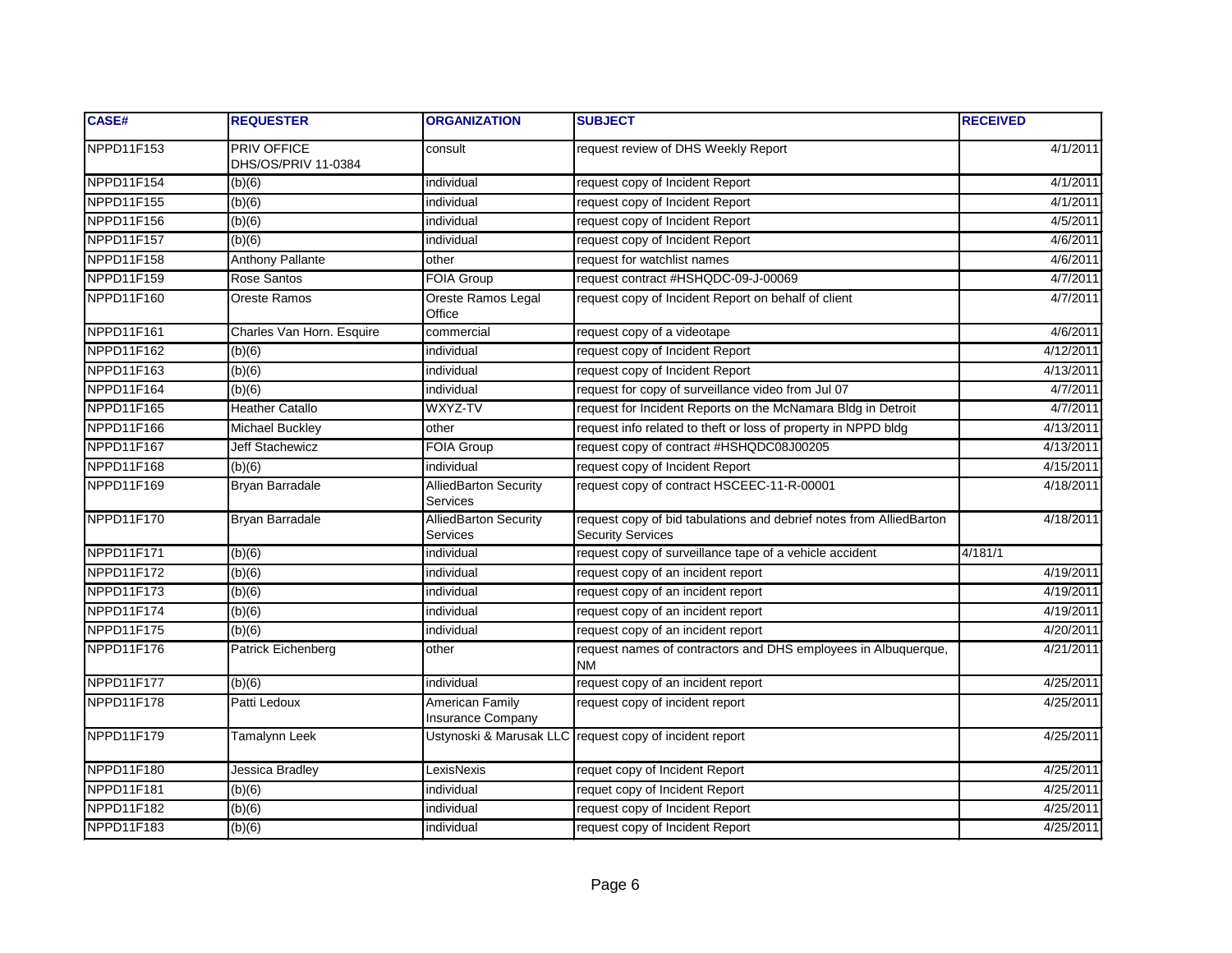| <b>CASE#</b> | <b>REQUESTER</b>        | <b>ORGANIZATION</b>                           | <b>SUBJECT</b>                                                                             | <b>RECEIVED</b>     |
|--------------|-------------------------|-----------------------------------------------|--------------------------------------------------------------------------------------------|---------------------|
| NPPD11F184   | (b)(6)                  | individual                                    | request interview docs                                                                     | 4/25/2011           |
| NPPD11F185   | (b)(6)                  | individual                                    | request copy of incident report                                                            | $\frac{4}{26/2011}$ |
| NPPD11F186   | (b)(6)                  | individual                                    | request copy of incident report                                                            | 4/25/2011           |
| NPPD11F187   | <b>Bruce Levinson</b>   | Center for Regulatory<br><b>Effectiveness</b> | request copy of comments to NIST on Initial Public Draft of Sepcial<br>Publication 800-137 | 4/25/2011           |
| NPPD11F188   | Leah Nylen              | <b>Bloomberg News</b>                         | request amount paid out to the protesters for costs re a GAO bid<br>protest                | 4/26/2011           |
| NPPD11F189   | (b)(6)                  | individual                                    | request copy of Incident Report                                                            | 4/27/2011           |
| NPPD11F190   | (b)(6)                  | individual                                    | request copy of Incident Report                                                            | 4/27/2011           |
| NPPD11F191   | (b)(6)                  | individual                                    | request copy of Incident Report                                                            | 4/27/2011           |
| NPPD11F192   | (b)(6)                  | individual                                    | request copy of Incident Report                                                            | 4/27/2011           |
| NPPD11F193   | (b)(6)                  | individual                                    | request copy of Incident Report                                                            | 4/27/2011           |
| NPPD11F194   | (b)(6)                  | individual                                    | request copy of Incident Report                                                            | 4/27/2011           |
| NPPD11F195   | (b)(6)                  | individual                                    | request copy of Incident Report                                                            | 4/28/2011           |
| NPPD11F196   | Christopher Zealand     | National Rifle Assoc.                         | request docs regardin gun control in Clinton, IA                                           | 5/2/2011            |
| NPPD11F197   | Dan Simmonds            | Law Office of Dan<br>Simmonds                 | request copy of complaints regarding an elevator in fed bldg in<br>Houston, TX             | 5/2/2011            |
| NPPD11F198   | HQ PRIV<br>PRIV 11-0688 | consult                                       | DHS weekly cabinet report                                                                  | 5/3/2011            |
| NPPD11F199   | Sandra Dennis           | commercial                                    | request copy of Incident Report                                                            | 5/3/2011            |
| NPPD11F200   | Mark Brown              | Alutiiq 3SG, LLC                              | request copy of investigation                                                              | 5/3/2011            |
| NPPD11F201   | Rose Santos             | fOIA Group                                    | request copy of contract #HSHQW911R00003                                                   | 5/4/2011            |
| NPPD11F202   | (b)(6)                  | individual                                    | request copy of Incident Report                                                            | 5/4/2011            |
| NPPD11F203   | (b)(6)                  | individual                                    | request copy of Incident Report                                                            | 5/5/2011            |
| NPPD11F204   | <b>Richard Cassidy</b>  | <b>Hoff Curtis at Law</b>                     | request copy of contract                                                                   | 5/5/2011            |
| NPPD11F205   | (b)(6)                  | individual                                    | request copy of incident report and video                                                  | 5/5/2011            |
| NPPD11F206   | (b)(6)                  | individual                                    | request copy of incident report                                                            | 5/5/2011            |
| NPPD11F207   | (b)(6)                  | individual                                    | request copy of incident report                                                            | 5/9/2011            |
| NPPD11F208   | (b)(6)                  | individual                                    | request video of an accident                                                               | 5/9/2011            |
| NPPD11F209   | (b)(6)                  | individual                                    | request copy of investigation                                                              | 5/9/2011            |
| NPPD11F210   | (b)(6)                  | individual                                    | request copy of incident report                                                            | 5/9/2011            |
| NPPD11F211   | (b)(6)                  | individual                                    | request copy of incident report                                                            | 5/9/2011            |
| NPPD11F212   | Megan Speicher          | Raytheon Intelligence &<br>Info Systems       | request copy of contract #HSSA01-10-Z-0105                                                 | 5/9/2011            |
| NPPD11F213   | (b)(6)                  | individual                                    | request copy of incident report                                                            | 5/10/2011           |